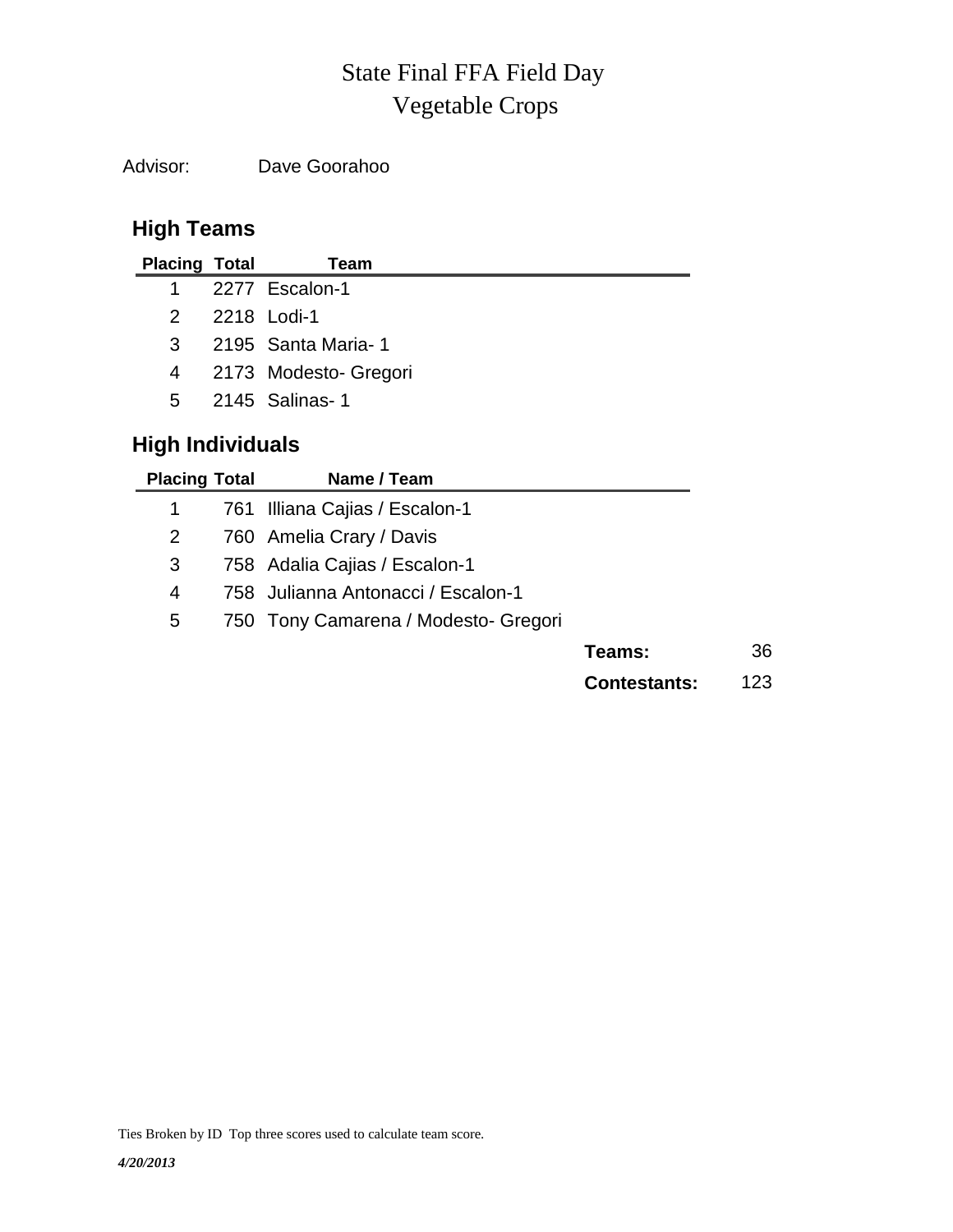| <b>Individual Results</b>     |       |                 |       |                 |       |                 |       |                 |     |     |             |              |
|-------------------------------|-------|-----------------|-------|-----------------|-------|-----------------|-------|-----------------|-----|-----|-------------|--------------|
|                               | Veg 1 | Veg 1<br>Reason | Veg 2 | Veg 2<br>Reason | Veg 3 | Veg 3<br>Reason | Veg 4 | Veg 4<br>Reason | ID  | Tie | Total       | Place        |
| <b>Bakersfield- North</b>     |       |                 |       |                 |       |                 |       |                 |     |     | 1747        | <u>19</u>    |
| Alexa Wheelan                 | 50    | 34              | 50    | 41              | 50    | 46              | 39    | 33              | 242 | 242 | 585*        | 66           |
| Jacob Birks                   | 44    | 30              | 46    | 37              | 50    | 42              | 47    | 40              | 162 | 162 | 498 *       | 89           |
| <b>Mitchell Carr</b>          | 48    | 35              | 44    | 34              | 50    | 46              | 50    | 33              | 324 | 324 | 664*        | 45           |
| Scot Swan                     | 48    | 20              | 48    | 44              | 50    | 43              | 47    | 42              | 121 | 121 | 463         | 98           |
| <b>Davis</b>                  |       |                 |       |                 |       |                 |       |                 |     |     | 2061        | <u>10</u>    |
| Aimee Maria                   | 48    | 28              | 50    | 39              | 47    | 44              | 50    | 38              | 269 | 269 | 613*        | 59           |
| Amelia Crary                  | 48    | 41              | 50    | 47              | 50    | 49              | 50    | 50              | 375 | 375 | 760*        | 2            |
| Cassie Miguel                 | 48    | 32              | 50    | 48              | 47    | 42              | 47    | 35              | 339 | 339 | 688*        | 34           |
| Shasha Larsen                 | 41    | 20              | 46    | 18              | 41    | 25              | 47    | 25              | 206 | 206 | 469         | 95           |
| Escalon-1                     |       |                 |       |                 |       |                 |       |                 |     |     | 2277        | $\mathbf{1}$ |
| Adalia Cajias                 | 50    | 45              | 44    | 47              | 47    | 46              | 50    | 46              | 383 | 383 | 758 *       | $\sqrt{3}$   |
| Darian Caton                  | 48    | 33              | 46    | 42              | 50    | 45              | 50    | 48              | 200 | 200 | 562         | 72           |
| Illiana Cajias                | 50    | 49              | 50    | 50              | 47    | 49              | 47    | 40              | 379 | 379 | 761 *       | $\mathbf{1}$ |
| Julianna Antonacci            | 50    | 38              | 50    | 48              | 50    | 48              | 47    | 47              | 380 | 380 | 758 * 4     |              |
| Escalon-2                     |       |                 |       |                 |       |                 |       |                 |     |     | <u>1941</u> | <u>14</u>    |
| Addie Luis                    | 50    | 43              | 48    | 40              | 50    | 44              | 47    | 40              | 300 | 300 | 662*        | 47           |
| Kelli Armstrong               | 45    | 25              | 46    | 40              | 50    | 49              | 50    | 44              | 206 | 206 | 555*        | 76           |
| Luz Cebreros                  | 50    | 30              | 48    | 30              | 41    | 32              | 41    | 32              | 163 | 163 | 467         | 96           |
| <b>Nick Russel</b>            | 45    | 20              | 46    | 40              | 48    | 46              | 50    | 35              | 394 | 394 | 724 * 15    |              |
| <b>Escondido- San Pasqual</b> |       |                 |       |                 |       |                 |       |                 |     |     | 1499        | 25           |
| Dylan Hunt                    | 48    | 21              | 46    | 22              | 50    | 30              | 50    | 26              | 177 | 177 | 470 *       | 94           |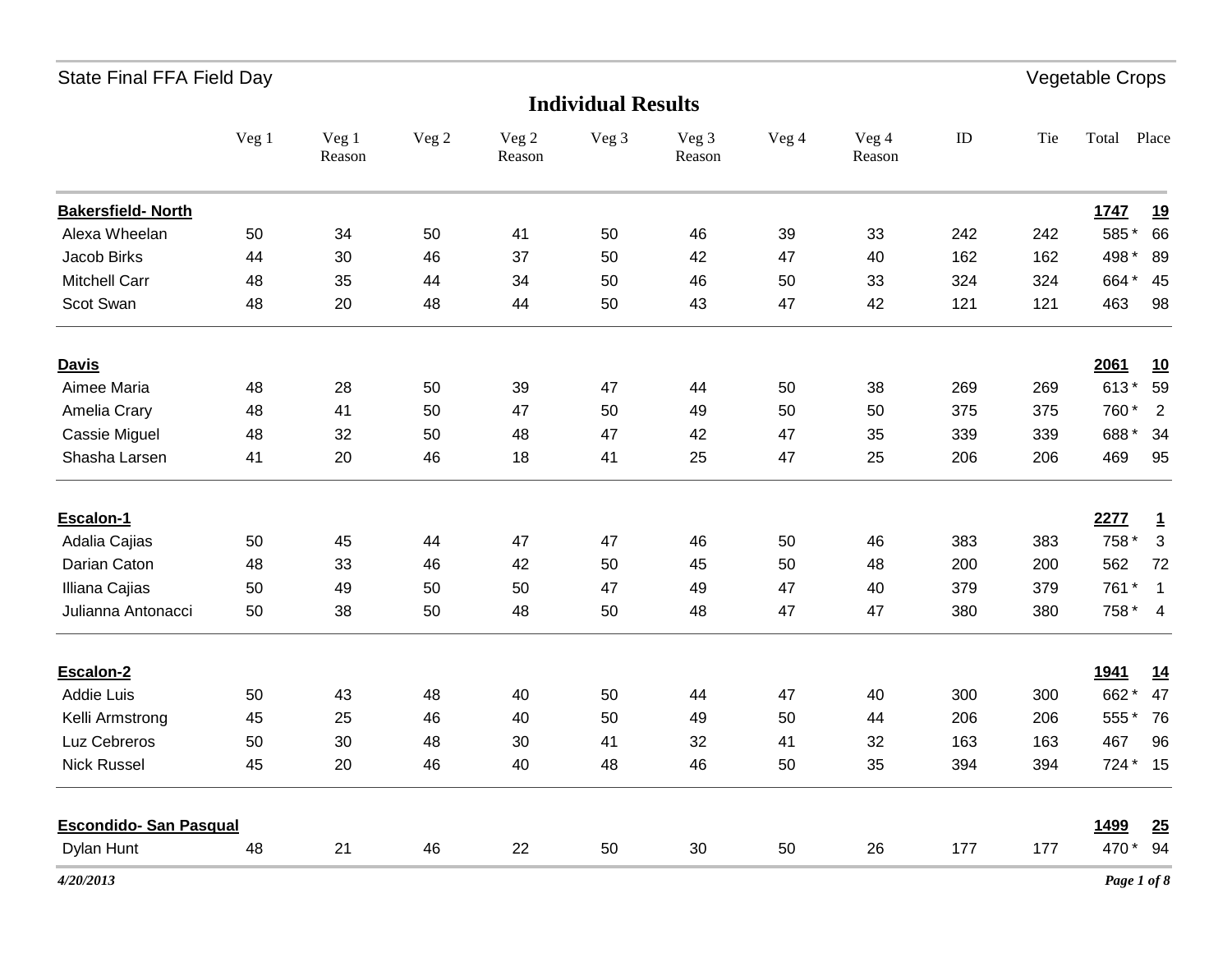| State Final FFA Field Day         |       |                 |       |                 |                           |                 |       |                 |     |     | Vegetable Crops   |
|-----------------------------------|-------|-----------------|-------|-----------------|---------------------------|-----------------|-------|-----------------|-----|-----|-------------------|
|                                   |       |                 |       |                 | <b>Individual Results</b> |                 |       |                 |     |     |                   |
|                                   | Veg 1 | Veg 1<br>Reason | Veg 2 | Veg 2<br>Reason | Veg 3                     | Veg 3<br>Reason | Veg 4 | Veg 4<br>Reason | ID  | Tie | Place<br>Total    |
| Kellee Moris                      | 50    | 31              | 50    | 35              | 50                        | 46              | 47    | 48              | 224 | 224 | 581 * 67          |
| <b>Kelly Swayze</b>               | 48    | 38              | 46    | 35              | 50                        | 40              | 44    | 32              | 115 | 115 | 448 * 101         |
| <b>Fallbrook</b>                  |       |                 |       |                 |                           |                 |       |                 |     |     | 2004<br><u>13</u> |
| <b>Gifted Green</b>               | 50    | 43              | 50    | 40              | 47                        | 42              | 50    | 36              | 324 | 324 | 682*<br>38        |
| <b>Jill Drake</b>                 | 48    | 30              | 46    | 48              | 47                        | 42              | 47    | 45              | 352 | 352 | 705 *<br>27       |
| MarLynn Greeley                   | 48    | 43              | 38    | 37              | 48                        | 38              | 47    | 35              | 283 | 283 | 617 * 58          |
| <b>Fullerton</b>                  |       |                 |       |                 |                           |                 |       |                 |     |     | 2069<br>9         |
| Athena Wingate                    | 50    | 30              | 46    | 37              | 50                        | 44              | 47    | 36              | 330 | 330 | 670*<br>43        |
| Danielle Mahr                     | 48    | 24              | 46    | 30              | 50                        | 39              | 50    | 40              | 353 | 353 | 680*<br>- 40      |
| Emma Guzman                       | 50    | 50              | 46    | 41              | 50                        | 37              | 47    | 39              | 359 | 359 | 719 * 18          |
| Madison Gonzalez                  | 50    | 25              | 46    | 38              | 50                        | 42              | 47    | 36              | 310 | 310 | 644<br>51         |
| Galt-1                            |       |                 |       |                 |                           |                 |       |                 |     |     | 1685<br>21        |
| Abie Velasco                      | 48    | 38              | 46    | 35              | 48                        | 35              | 50    | 47              | 251 | 251 | 598 *<br>64       |
| Fatima Castellanos                | 41    | 35              | 46    | 30              | 50                        | 36              | 50    | 45              | 252 | 252 | 585*<br>65        |
| Rosalyn Henderson                 | 45    | 20              | 46    | 28              | 50                        | 40              | 50    | 35              | 188 | 188 | 502 * 88          |
| <b>Grass Valley- Bear River 1</b> |       |                 |       |                 |                           |                 |       |                 |     |     | 1354<br>28        |
| Anna Hendrick                     | 41    | 30              | 48    | 34              | 48                        | 38              | 50    | 39              | 180 | 180 | 508 *<br>87       |
| <b>Baylie McIntyre</b>            | 50    | 30              | 46    | 33              | 50                        | 42              | 50    | 26              | 110 | 110 | 437 *<br>104      |
| Kali Morra                        | 50    | 21              | 32    | 34              | 50                        | 30              | 47    | 36              | 109 | 109 | 409*<br>110       |
| Sierra Mitchell                   | 50    | 21              | 46    | 37              | 50                        | 26              | 47    | 25              | 48  | 48  | 350<br>116        |

### **Grass Valley- Bear River 2 476 35**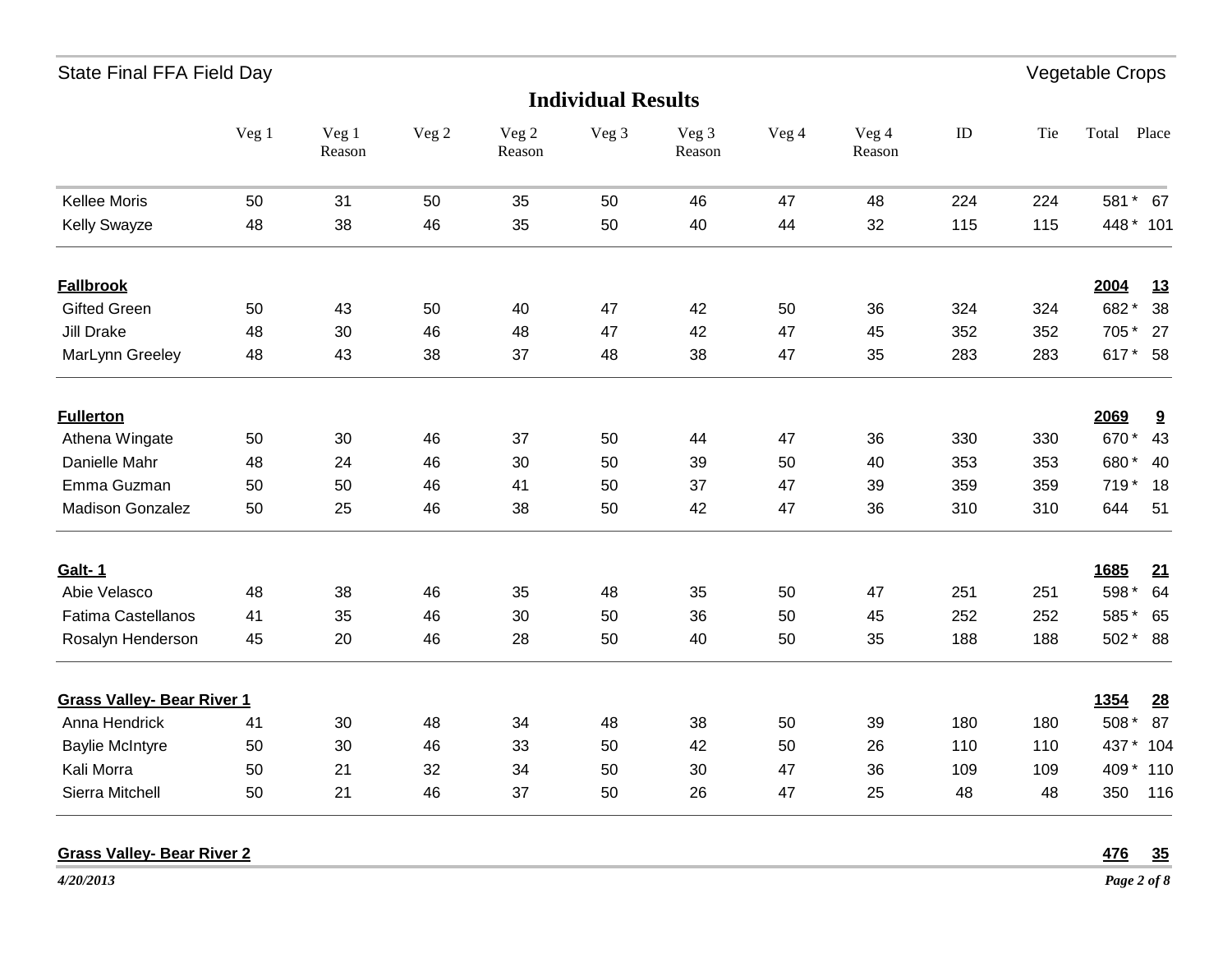| <b>Individual Results</b>      |       |                 |       |                 |       |                 |       |                 |          |     |             |                 |
|--------------------------------|-------|-----------------|-------|-----------------|-------|-----------------|-------|-----------------|----------|-----|-------------|-----------------|
|                                | Veg 1 | Veg 1<br>Reason | Veg 2 | Veg 2<br>Reason | Veg 3 | Veg 3<br>Reason | Veg 4 | Veg 4<br>Reason | $\rm ID$ | Tie | Total Place |                 |
| Anthony Testa                  | 48    | 43              | 46    | 32              | 47    | 40              | 50    | 43              | 127      | 127 | 476 * 92    |                 |
| <b>Hamilton City- Hamilton</b> |       |                 |       |                 |       |                 |       |                 |          |     | 1608        | 22              |
| Amanda Poldervaart             | 45    | 20              | 48    | 34              | 41    | 35              | 45    | 25              | 156      | 156 | 449         | 100             |
| Chris Jueger                   | 48    | 29              | 46    | 30              | 48    | 24              | 44    | 25              | 234      | 234 | 528 *       | 81              |
| Frida Valle                    | 50    | 25              | 46    | 38              | 50    | 27              | 44    | 25              | 170      | 170 | 475 *       | 93              |
| Ruben Lopez                    | 50    | 25              | 46    | 35              | 50    | 40              | 50    | 33              | 276      | 276 | 605* 63     |                 |
| <b>King City</b>               |       |                 |       |                 |       |                 |       |                 |          |     | 1551        | 24              |
| <b>Milly Desai</b>             | 50    | 20              | 50    | 40              | 47    | 25              | 50    | 25              | 258      | 258 | 565*        | 70              |
| <b>Sydney Torres</b>           | 50    | 24              | 50    | 37              | 48    | 25              | 47    | 28              | 214      | 214 | 523*        | 85              |
| Tahnee Bray                    | 48    | 30              | 44    | 30              | 50    | 26              | 47    | 25              | 163      | 163 | 463 * 97    |                 |
| Lakeside- El Capitan           |       |                 |       |                 |       |                 |       |                 |          |     | 1358        | 27              |
| Angela Hayes                   | 48    | 28              | 46    | 40              | 50    | 30              | 41    | 38              | 202      | 202 | 523*        | 86              |
| <b>Courtney Kirk</b>           | 41    | 20              | 48    | 25              | 45    | 25              | 50    | 25              | 110      | 110 | 389*        | 112             |
| Jessica Ochoa                  | 42    | 21              | 50    | 30              | 47    | 34              | 50    | 34              | 138      | 138 | 446 * 102   |                 |
| Mikaela Reed                   | 50    | 34              | 46    | 30              | 47    | 33              | 44    | 27              | 71       | 71  | 382         | 113             |
| Lodi-2                         |       |                 |       |                 |       |                 |       |                 |          |     | <b>749</b>  | 31              |
| Angel Grady                    | 50    | 48              | 50    | 48              | 47    | 49              | 50    | 45              | 362      | 362 | 749 * 7     |                 |
| Lodi-1                         |       |                 |       |                 |       |                 |       |                 |          |     | 2218        | $\overline{2}$  |
| Kaitlyn Patrick                | 50    | 35              | 46    | 43              | 47    | 45              | 47    | 39              | 397      | 397 | 749*        | $6\phantom{1}6$ |
| Rebecca Kinney                 | 50    | 39              | 44    | 43              | 50    | 44              | 47    | 39              | 375      | 375 | 731 *       | 11              |
| Sam Correia                    | 48    | 49              | 46    | 49              | 48    | 44              | 50    | 50              | 354      | 354 | 738 *       | 9               |
| 4/20/2013                      |       |                 |       |                 |       |                 |       |                 |          |     | Page 3 of 8 |                 |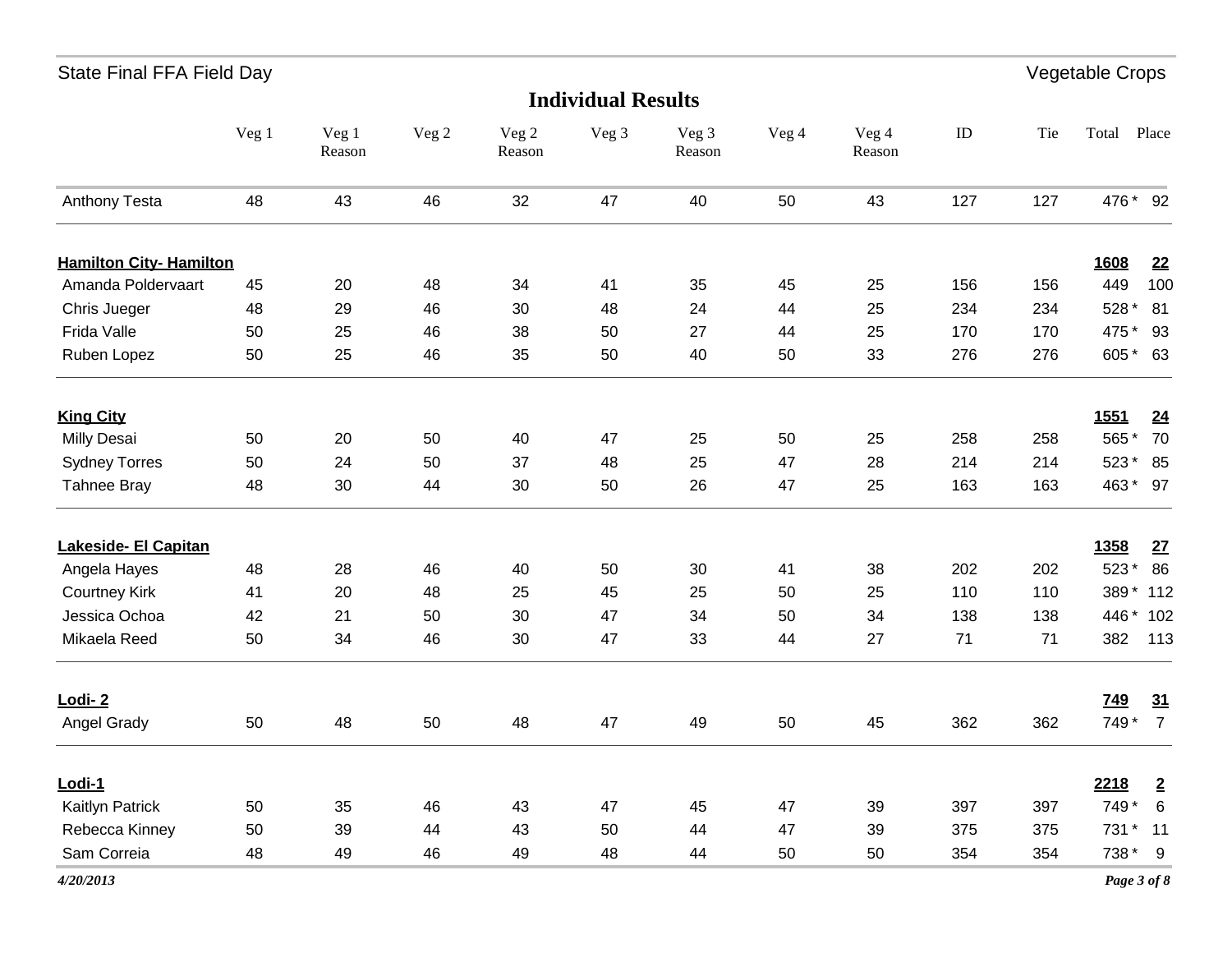| State Final FFA Field Day |       |                 |       |                 |                           |                 |       |                 |     |     | Vegetable Crops |                |
|---------------------------|-------|-----------------|-------|-----------------|---------------------------|-----------------|-------|-----------------|-----|-----|-----------------|----------------|
|                           |       |                 |       |                 | <b>Individual Results</b> |                 |       |                 |     |     |                 |                |
|                           | Veg 1 | Veg 1<br>Reason | Veg 2 | Veg 2<br>Reason | Veg 3                     | Veg 3<br>Reason | Veg 4 | Veg 4<br>Reason | ID  | Tie | Total Place     |                |
| Veronica Viramontes       | 48    | 30              | 46    | 42              | 50                        | 47              | 50    | 36              | 346 | 346 | 695             | 31             |
| Loomis- Del Oro           |       |                 |       |                 |                           |                 |       |                 |     |     | 669             | 32             |
| <b>Connor Clark</b>       | 48    |                 |       |                 |                           |                 |       |                 |     | 0   | 48 *            | 122            |
| Deja Curtola              |       |                 | 32    | 25              | 50                        | 30              | 50    | 25              | 83  | 83  | 295 *           | 120            |
| Jordan Walker             | 48    | 50              |       |                 | 41                        | 39              | 47    | 40              | 61  | 61  | 326 *           | 117            |
| <b>Nick Clark</b>         |       |                 |       |                 |                           |                 |       |                 | 39  | 39  | 39              | 123            |
| <b>Modesto- Gregori 2</b> |       |                 |       |                 |                           |                 |       |                 |     |     | 1722            | 20             |
| Alyssa Armijo             | 41    | 21              | 46    | 42              | 48                        | 41              | 50    | 35              | 232 | 232 | 556 *           | 75             |
| <b>Brittany Ewan</b>      | 50    | 28              | 46    | 34              | 41                        | 37              | 47    | 32              | 170 | 170 | 485 *           | 91             |
| Jose Jiminez              | 45    | 20              | 50    | 45              | 41                        | 41              | 50    | 45              | 344 | 344 | 681*            | 39             |
| Mario Aslani              | 50    | 29              | 38    | 10              | 47                        | 38              | 50    | 28              | 123 | 123 | 413             | 108            |
| Saira Barajas             | 50    | 34              | 42    | 15              | 50                        | 27              | 41    | 26              | 148 | 148 | 433             | 105            |
| <b>Modesto- Gregori</b>   |       |                 |       |                 |                           |                 |       |                 |     |     | 2173            | $\overline{4}$ |
| Anna Keo                  | 48    | 35              | 46    | 40              | 48                        | 36              | 47    | 37              | 365 | 365 | 702             | 29             |
| <b>Justin Prasad</b>      | 50    | 50              | 50    | 47              | 50                        | 43              | 50    | 33              | 348 | 348 | 721             | 16             |
| Nico Camarena             | 50    | 31              | 44    | 34              | 50                        | 37              | 47    | 36              | 373 | 373 | 702 * 28        |                |
| Tony Camarena             | 48    | 48              | 50    | 50              | 48                        | 49              | 47    | 41              | 369 | 369 | 750 * 5         |                |
| Oceanside- El Camino 1    |       |                 |       |                 |                           |                 |       |                 |     |     | 1778            | <u>18</u>      |
| Evin Rippinger            | 44    | 20              | 46    | 35              | 50                        | 38              | 50    | 34              | 211 | 211 | 528             | 82             |
| Kylie lee                 | 50    | 34              | 46    | 47              | 50                        | 40              | 41    | 35              | 222 | 222 | 565 * 71        |                |
| <b>Michael Manchaster</b> | 48    | 20              | 38    | 34              | 47                        | 37              | 50    | 27              | 255 | 255 | 556 * 74        |                |
| Rebecca Parkis            | 50    | 29              | 46    | 40              | 50                        | 42              | 47    | 48              | 305 | 305 | 657* 49         |                |
|                           |       |                 |       |                 |                           |                 |       |                 |     |     |                 |                |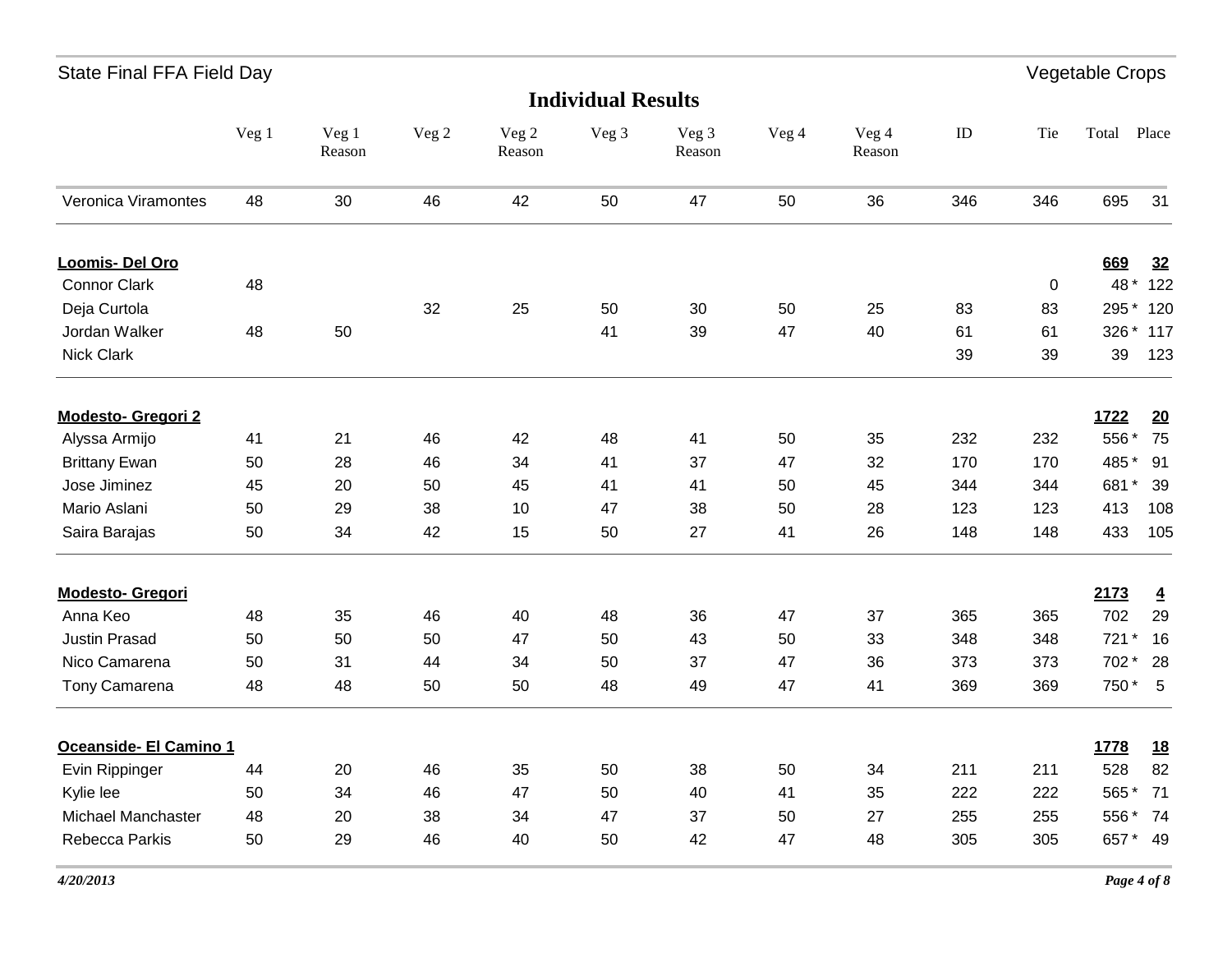| <b>Individual Results</b> |       |                 |       |                 |       |                 |       |                 |     |     |                   |
|---------------------------|-------|-----------------|-------|-----------------|-------|-----------------|-------|-----------------|-----|-----|-------------------|
|                           | Veg 1 | Veg 1<br>Reason | Veg 2 | Veg 2<br>Reason | Veg 3 | Veg 3<br>Reason | Veg 4 | Veg 4<br>Reason | ID  | Tie | Total<br>Place    |
| <b>O'Neals- Minarets</b>  |       |                 |       |                 |       |                 |       |                 |     |     | 1790<br><u>17</u> |
| Alyssa Knowlton           | 41    | 21              | 34    | 37              | 48    | 38              | 41    | 36              | 244 | 244 | 540<br>79         |
| <b>Brittany Beck</b>      | 48    | 37              | 46    | 35              | 50    | 40              | 47    | 37              | 269 | 269 | 609*<br>61        |
| Christian Matsumoto       | 50    | 32              | 50    | 38              | 32    | 37              | 47    | 29              | 305 | 305 | 620*<br>57        |
| <b>Taylor Ferguson</b>    | 50    | 34              | 38    | 30              | 48    | 36              | 47    | 27              | 251 | 251 | 561 * 73          |
| <b>Perris</b>             |       |                 |       |                 |       |                 |       |                 |     |     | 2027<br>11        |
| Anthony Melendez          | 48    | 33              | 50    | 33              | 50    | 40              | 47    | 34              | 358 | 358 | 693*<br>33        |
| Monzerat Luna             | 48    |                 | 46    |                 | 48    |                 | 50    |                 | 220 | 220 | 412<br>109        |
| Rafael Moreno             | 50    | 41              | 46    | 35              | 47    | 35              | 44    | 29              | 319 | 319 | 646*<br>50        |
| Thomas Acosta             | 48    | 45              | 50    | 49              | 50    | 42              | 50    | 41              | 313 | 313 | 688* 35           |
| Porterville-2             |       |                 |       |                 |       |                 |       |                 |     |     | 1004<br>30        |
| <b>Brittney Watson</b>    | 50    | 20              | 34    | 0               | 41    | 22              | 50    | 26              | 15  | 15  | 121<br>258        |
| Makynna Dunning           | 45    | 20              | 46    | 15              | 40    | 22              | 47    | 25              | 62  | 62  | 322 * 118         |
| Mayson Pokard             | 50    | 25              | 50    | 25              | 50    | 25              | 50    | 25              | 70  | 70  | 370 * 114         |
| Raymon Ramos              | 45    | 20              | 46    | 34              | 36    | 35              | 47    | 30              | 19  | 19  | 312 * 119         |
| Porterville-1             |       |                 |       |                 |       |                 |       |                 |     |     | 1258<br>29        |
| <b>Emily Searcy</b>       | 50    | 40              | 48    | 35              | 43    | 40              | 50    | 32              | 80  | 80  | $418*$<br>107     |
| Galilea Ramos             | 42    | 15              | 50    | 21              | 47    | 23              | 50    | 25              | 78  | 78  | 115<br>351        |
| Katie Ferraro             | 48    | 31              | 46    | 46              | 50    | 40              | 50    | 45              | 85  | 85  | 441 * 103         |
| Rebecca Acosta            | 45    | 20              | 46    | 46              | 50    | 34              | 47    | 34              | 77  | 77  | 399 * 111         |

### **Riverside- Rubidoux 1887 16**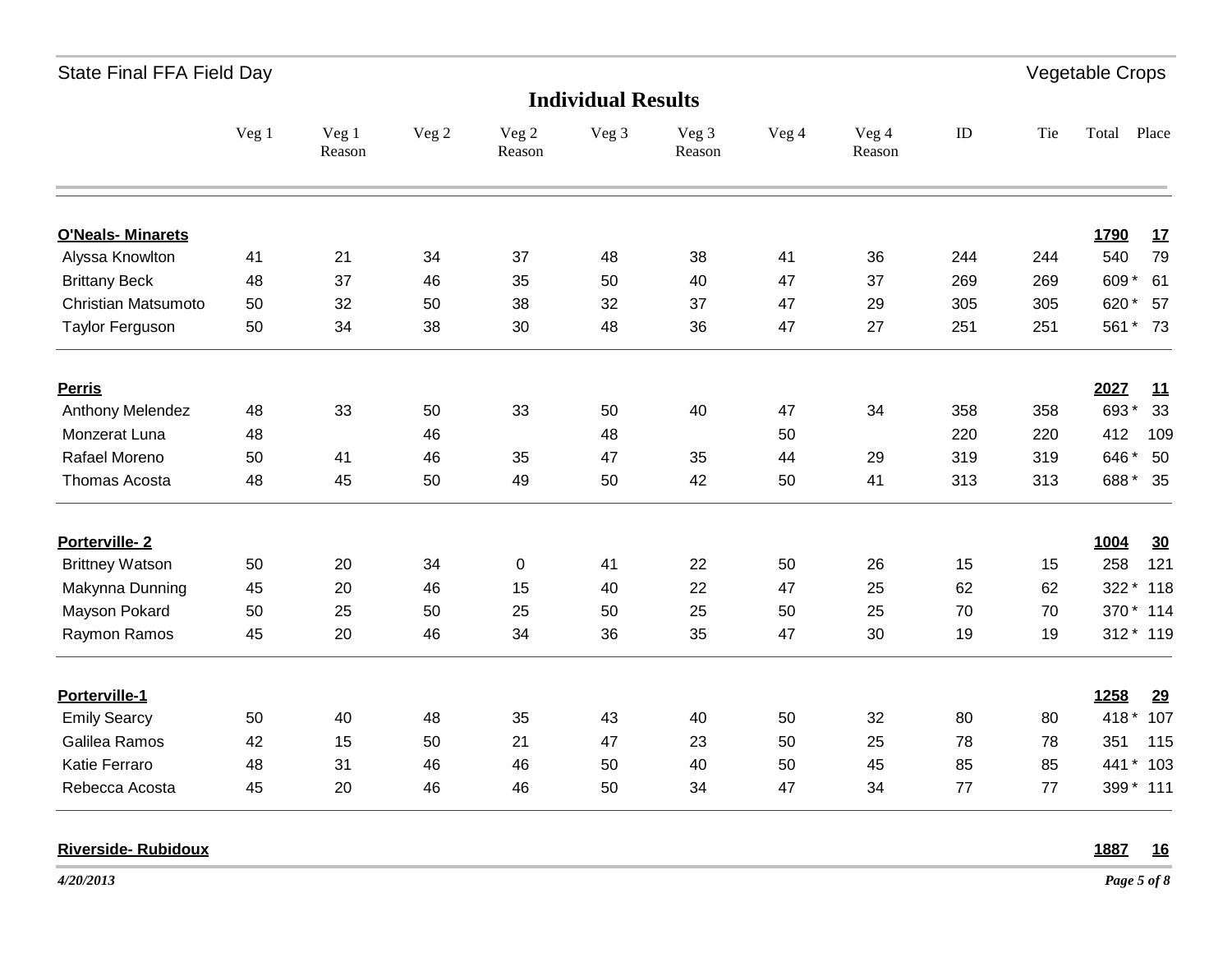| <b>Individual Results</b> |       |                 |       |                 |       |                 |       |                 |     |     |                |                 |
|---------------------------|-------|-----------------|-------|-----------------|-------|-----------------|-------|-----------------|-----|-----|----------------|-----------------|
|                           | Veg 1 | Veg 1<br>Reason | Veg 2 | Veg 2<br>Reason | Veg 3 | Veg 3<br>Reason | Veg 4 | Veg 4<br>Reason | ID  | Tie | Total          | Place           |
| Araceli Gutierrez         | 48    | 26              | 46    | 23              | 50    | 39              | 47    | 35              | 264 | 264 | 578 *          | 68              |
| Dominique Salitre         | 48    | 35              | 46    | 30              | 48    | 27              | 50    | 35              | 316 | 316 | 635*           | 55              |
| Joy Lyle                  | 48    | 42              | 46    | 37              | 50    | 35              | 44    | 40              | 332 | 332 | 674*           | 42              |
| Noel Payan                | 50    | 28              | 42    | 30              | 47    | 38              | 44    | 31              | 233 | 233 | 543            | 78              |
| <b>Romoland-Heritage</b>  |       |                 |       |                 |       |                 |       |                 |     |     | 2081           | $\underline{8}$ |
| Ashley Boucher            | 48    | 45              | 50    | 49              | 50    | 39              | 50    | 47              | 334 | 334 | $712*$         | 22              |
| Jose Torres               | 50    | 34              | 46    | 40              | 50    | 47              | 47    | 39              | 333 | 333 | 686*           | 36              |
| Segio Jimenez             | 48    | 45              | 50    | 44              | 50    | 45              | 47    | 36              | 318 | 318 | 683*           | 37              |
| Stephanie Reilly          | 50    | 41              | 46    | 31              | 47    | 34              | 47    | 35              | 309 | 309 | 640            | 52              |
| Salinas-1                 |       |                 |       |                 |       |                 |       |                 |     |     | 2145           | $\overline{2}$  |
| Andrew McHaney            | 48    | 29              | 46    | 41              | 50    | 44              | 47    | 34              | 330 | 330 | 669            | 44              |
| Dale McHaney              | 50    | 44              | 46    | 45              | 50    | 39              | 47    | 40              | 356 | 356 | $717*$         | 19              |
| Heidi Morisoli            | 48    | 37              | 50    | 48              | 50    | 42              | 50    | 40              | 349 | 349 | $714*$         | 21              |
| Karina Medrano            | 48    | 43              | 46    | 42              | 50    | 44              | 50    | 39              | 352 | 352 | 714 * 20       |                 |
| Salinas-2                 |       |                 |       |                 |       |                 |       |                 |     |     | 540            | 33              |
| <b>Hudson Courtright</b>  | 48    | 31              | 46    | 35              | 41    | 39              | 50    | 28              | 222 | 222 | 540*           | 80              |
| <b>San Marcos</b>         |       |                 |       |                 |       |                 |       |                 |     |     | 2098           | $\mathbf{Z}$    |
| Ashley Therien            | 48    | 29              | 50    | 46              | 50    | 48              | 50    | 50              | 360 | 360 | 731<br>$\star$ | 12              |
| <b>Bailey Cain</b>        | 48    | 46              | 46    | 41              | 50    | 44              | 47    | 45              | 343 | 343 | 710*           | 23              |
| Courtney Kuba             | 48    | 40              | 46    | 36              | 48    | 42              | 47    | 38              | 312 | 312 | 657*           | 48              |
| <b>Kimberly Self</b>      | 48    | 27              | 46    | 39              | 47    | 30              | 47    | 40              | 315 | 315 | 639            | 53              |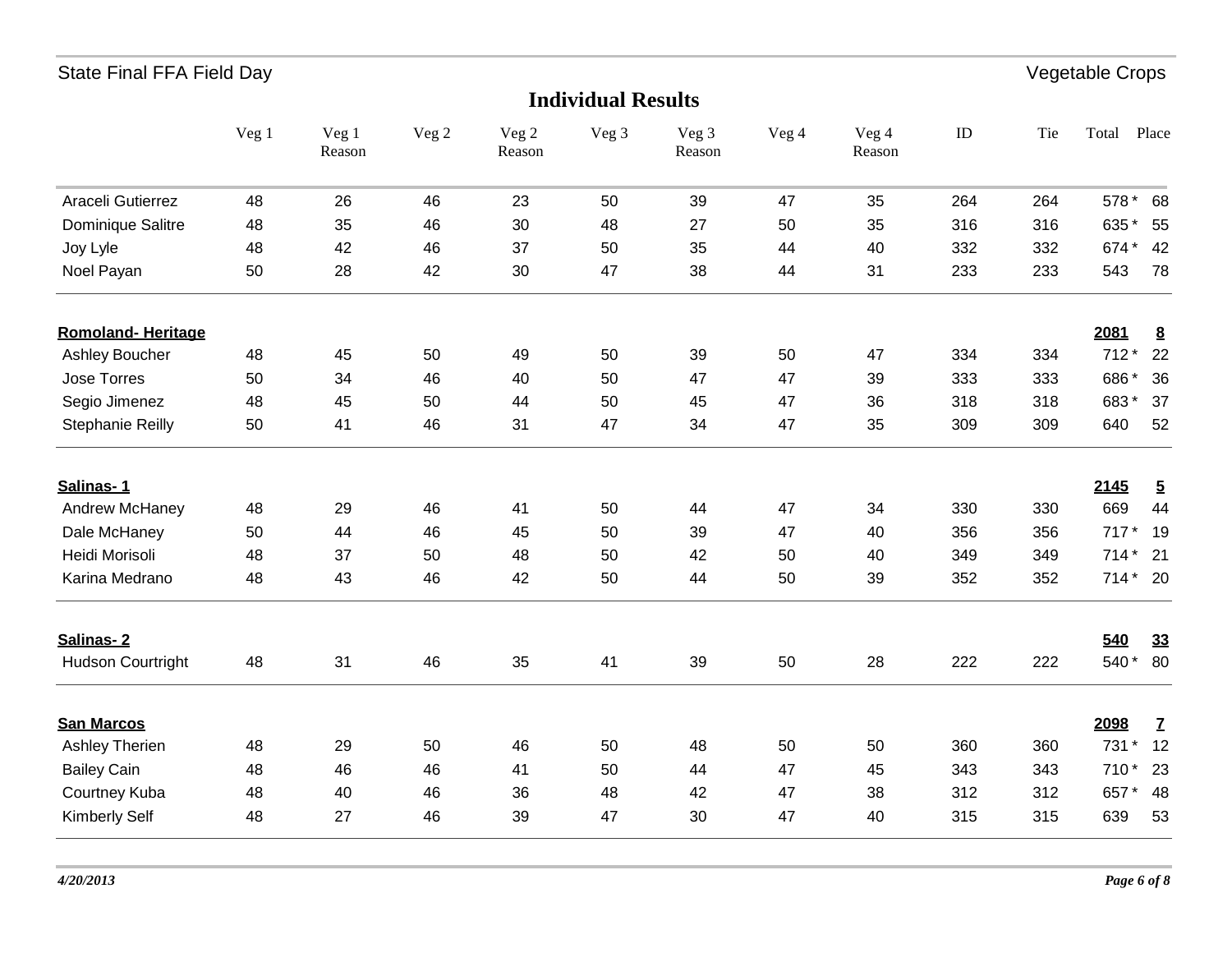| <b>Individual Results</b> |       |                 |       |                 |       |                 |       |                 |     |     |            |                 |
|---------------------------|-------|-----------------|-------|-----------------|-------|-----------------|-------|-----------------|-----|-----|------------|-----------------|
|                           | Veg 1 | Veg 1<br>Reason | Veg 2 | Veg 2<br>Reason | Veg 3 | Veg 3<br>Reason | Veg 4 | Veg 4<br>Reason | ID  | Tie | Total      | Place           |
| Santa Maria-1             |       |                 |       |                 |       |                 |       |                 |     |     | 2195       | $\overline{3}$  |
| Jose Martinez             | 50    | 47              | 46    | 41              | 50    | 41              | 50    | 35              | 348 | 348 | 708        | 24              |
| <b>Letty Cervantes</b>    | 48    | 34              | 46    | 47              | 48    | 44              | 50    | 45              | 382 | 382 | 744 *      | 8               |
| Nancy Arellano            | 48    | 49              | 48    | 42              | 48    | 41              | 50    | 50              | 355 | 355 | 731        | 13              |
| Savannah Yerena           | 48    | 49              | 50    | 38              | 50    | 42              | 44    | 40              | 359 | 359 | 720 *      | 17              |
| Santa maria-2             |       |                 |       |                 |       |                 |       |                 |     |     | 1405       | 26              |
| <b>Gladis Perez</b>       | 50    | 32              | 46    | 41              | 48    | 41              | 47    | 35              | 359 | 359 | 699*       | 30              |
| Susan Reyes               | 50    | 49              | 46    | 48              | 47    | 42              | 50    | 41              | 333 | 333 | 706 *      | - 26            |
| Santa Maria-Righetti      |       |                 |       |                 |       |                 |       |                 |     |     | 1608       | 23              |
| Danielle Rich             | 50    | 30              | 46    | 36              | 50    | 30              | 41    | 38              | 229 | 229 | 550*       | 77              |
| Katilynn Dueck            | 48    | 35              | 46    | 30              | 18    | 40              | 44    | 31              | 337 | 337 | 629*       | 56              |
| Sienna Diaz               | 48    | 25              | 46    | 39              | 48    | 32              | 50    | 31              | 110 | 110 | 429 * 106  |                 |
| Tulelake-1                |       |                 |       |                 |       |                 |       |                 |     |     | 2136       | $6\overline{6}$ |
| Amanda Madden             | 50    | 50              | 46    | 50              | 50    | 49              | 50    | 50              | 180 | 180 | 575        | 69              |
| D'Anna Massey             | 48    | 31              | 46    | 42              | 50    | 47              | 47    | 46              | 337 | 337 | 694*       | 32              |
| Kevin King                | 48    | 29              | 46    | 46              | 48    | 40              | 50    | 40              | 389 | 389 | 736 *      | 10              |
| Paola Galvan              | 50    | 31              | 46    | 45              | 41    | 40              | 50    | 36              | 367 | 367 | 706 * 25   |                 |
| <b>Woodland-2</b>         |       |                 |       |                 |       |                 |       |                 |     |     | <b>495</b> | 34              |
| Azucena Rivera            | 50    | 29              | 46    | 31              | 50    | 42              | 50    | 27              | 170 | 170 | 495 *      | 90              |

#### **Woodland- Pioneer 1 2024 12**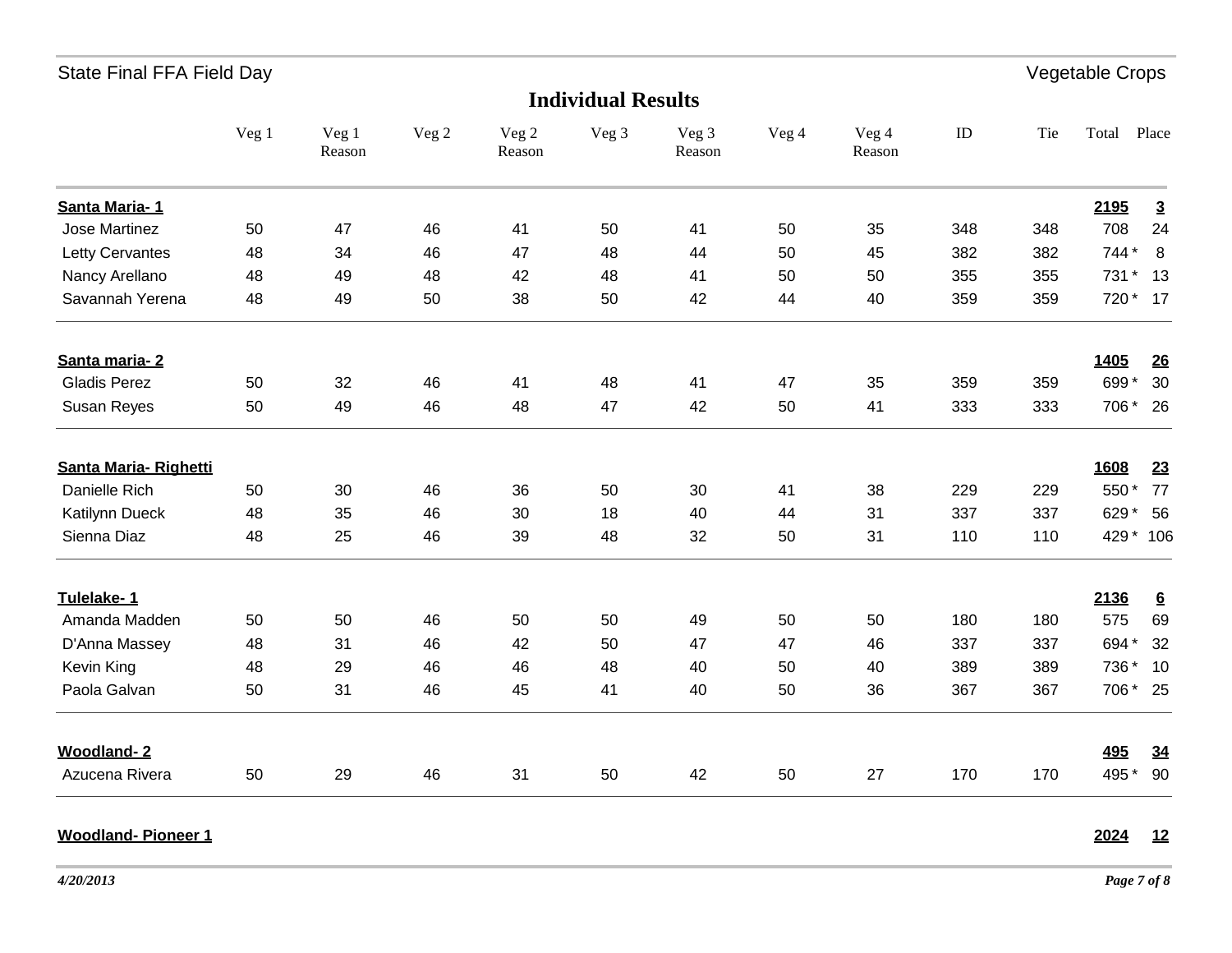|                           |       |                 |       |                 | <b>Individual Results</b> |                 |       |                 |     |     |            |           |
|---------------------------|-------|-----------------|-------|-----------------|---------------------------|-----------------|-------|-----------------|-----|-----|------------|-----------|
|                           | Veg 1 | Veg 1<br>Reason | Veg 2 | Veg 2<br>Reason | Veg 3                     | Veg 3<br>Reason | Veg 4 | Veg 4<br>Reason | ID  | Tie | Total      | Place     |
| <b>Hailey Holden</b>      | 48    | 42              | 50    | 35              | 48                        | 40              | 47    | 38              | 180 | 180 | 528        | 83        |
| Joe Martin                | 50    | 45              | 46    | 49              | 50                        | 49              | 47    | 47              | 342 | 342 | 725 *      | -14       |
| Kaylie Navarrete          | 48    | 40              | 46    | 34              | 48                        | 41              | 47    | 37              | 322 | 322 | 663*       | 46        |
| Rebecca Leiting           | 48    | 38              | 50    | 40              | 50                        | 46              | 47    | 40              | 277 | 277 | 636        | 54        |
| <b>Woodland-Pioneer 2</b> |       |                 |       |                 |                           |                 |       |                 |     |     | <b>456</b> | <u>36</u> |
| Sammi Stephans            | 50    | 29              | 46    |                 | 50                        |                 | 47    |                 | 234 | 234 | 456 *      | 99        |
| <b>Woodland-1</b>         |       |                 |       |                 |                           |                 |       |                 |     |     | 1898       | 15        |
| Ashley Hernandez          | 48    | 35              | 50    | 40              | 47                        | 37              | 50    | 33              | 340 | 340 | 680*       | 41        |
| Oscar Angel               | 44    | 21              | 46    | 39              | 48                        | 37              | 50    | 35              | 288 | 288 | 608        | 62        |
| Sammi Collinsworth        | 50    | 47              | 46    | 37              | 50                        | 35              | 44    | 32              | 269 | 269 | 610*       | 60        |
| Yumy Espanoza             | 48    | 25              | 46    | 41              | 48                        | 28              | 47    | 36              | 208 | 208 | 527        | 84        |

Ties Broken by ID Top three scores used to calculate team score.  $\blacksquare$ 

| <b>Class</b>    | Max Score Official Cut 1 Cut 2 Cut 3 |      |                |                |   |
|-----------------|--------------------------------------|------|----------------|----------------|---|
| 01 Veg 1        | 50                                   | 2341 | 2              | 5              | 6 |
| 02 Veg 1 Reason | 50                                   |      |                |                |   |
| 03 Veg 2        | 50                                   | 4132 | $\overline{2}$ | $\overline{4}$ | 4 |
| 04 Veg 2 Reason | 50                                   |      |                |                |   |
| 05 Veg 3        | 50                                   | 1324 | 3              | 2              | 5 |
| 06 Veg 3 Reason | 50                                   |      |                |                |   |
| 07 Veg 4        | 50                                   | 2143 | 3              | 5              | 6 |
| 08 Veg 4 Reason | 50                                   |      |                |                |   |
| 09 ID           | 400                                  |      |                |                |   |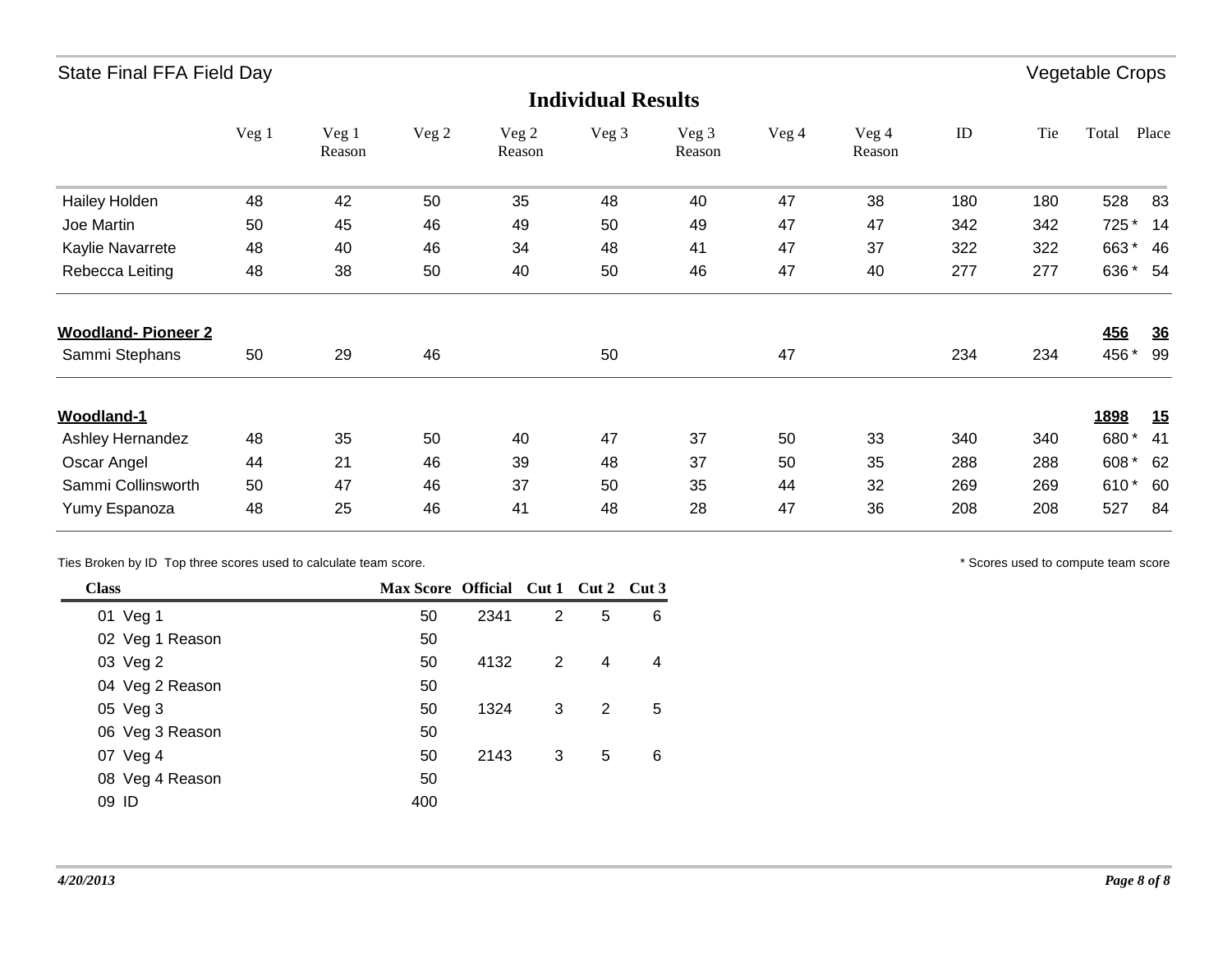# State Final FFA Field Day **Vegetable Crops**

| <b>Team Results</b>      |       |                 |       |                 |       |                 |       |                 |      |      |             |                |
|--------------------------|-------|-----------------|-------|-----------------|-------|-----------------|-------|-----------------|------|------|-------------|----------------|
|                          | Veg 1 | Veg 1<br>Reason | Veg 2 | Veg 2<br>Reason | Veg 3 | Veg 3<br>Reason | Veg 4 | Veg 4<br>Reason | ID   | Tie  | Total Place |                |
| Bakersfield-North        | 142   | 99              | 140   | 112             | 150   | 134             | 136   | 106             | 728  | 728  | 1747        | 19             |
| Davis                    | 144   | 101             | 150   | 134             | 144   | 135             | 147   | 123             | 983  | 983  | 2061        | 10             |
| Escalon-1                | 150   | 132             | 144   | 145             | 144   | 143             | 144   | 133             | 1142 | 1142 | 2277        | $\mathbf 1$    |
| Escalon-2                | 140   | 88              | 140   | 120             | 148   | 139             | 147   | 119             | 900  | 900  | 1941        | 14             |
| Escondido- San Pas       | 146   | 90              | 142   | 92              | 150   | 116             | 141   | 106             | 516  | 516  | 1499        | 25             |
| Fallbrook                | 146   | 116             | 134   | 125             | 142   | 122             | 144   | 116             | 959  | 959  | 2004        | 13             |
| Fullerton                | 148   | 104             | 138   | 108             | 150   | 120             | 144   | 115             | 1042 | 1042 | 2069        | 9              |
| Galt-1                   | 134   | 93              | 138   | 93              | 148   | 111             | 150   | 127             | 691  | 691  | 1685        | 21             |
| Grass Valley- Bear       | 141   | 81              | 126   | 101             | 148   | 110             | 147   | 101             | 399  | 399  | 1354        | 28             |
| Grass Valley- Bear       | 48    | 43              | 46    | 32              | 47    | 40              | 50    | 43              | 127  | 127  | 476         | 35             |
| Hamilton City- Hamil     | 148   | 79              | 138   | 103             | 148   | 91              | 138   | 83              | 680  | 680  | 1608        | 22             |
| <b>King City</b>         | 148   | 74              | 144   | 107             | 145   | 76              | 144   | 78              | 635  | 635  | 1551        | 24             |
| Lakeside- El Capita      | 131   | 69              | 144   | 95              | 142   | 89              | 141   | 97              | 450  | 450  | 1358        | 27             |
| Lodi-2                   | 50    | 48              | 50    | 48              | 47    | 49              | 50    | 45              | 362  | 362  | 749         | 31             |
| Lodi-1                   | 148   | 123             | 136   | 135             | 145   | 133             | 144   | 128             | 1126 | 1126 | 2218        | $\overline{2}$ |
| Loomis- Del Oro          | 96    | 50              | 32    | 25              | 91    | 69              | 97    | 65              | 144  | 144  | 669         | 32             |
| Modesto- Gregori         | 148   | 129             | 144   | 131             | 148   | 129             | 144   | 110             | 1090 | 1090 | 2173        | 4              |
| Modesto- Gregori 2       | 136   | 69              | 142   | 121             | 130   | 119             | 147   | 112             | 746  | 746  | 1722        | 20             |
| Oceanside- El Cami       | 148   | 83              | 130   | 121             | 147   | 119             | 138   | 110             | 782  | 782  | 1778        | 18             |
| <b>O'Neals- Minarets</b> | 148   | 103             | 134   | 103             | 130   | 113             | 141   | 93              | 825  | 825  | 1790        | 17             |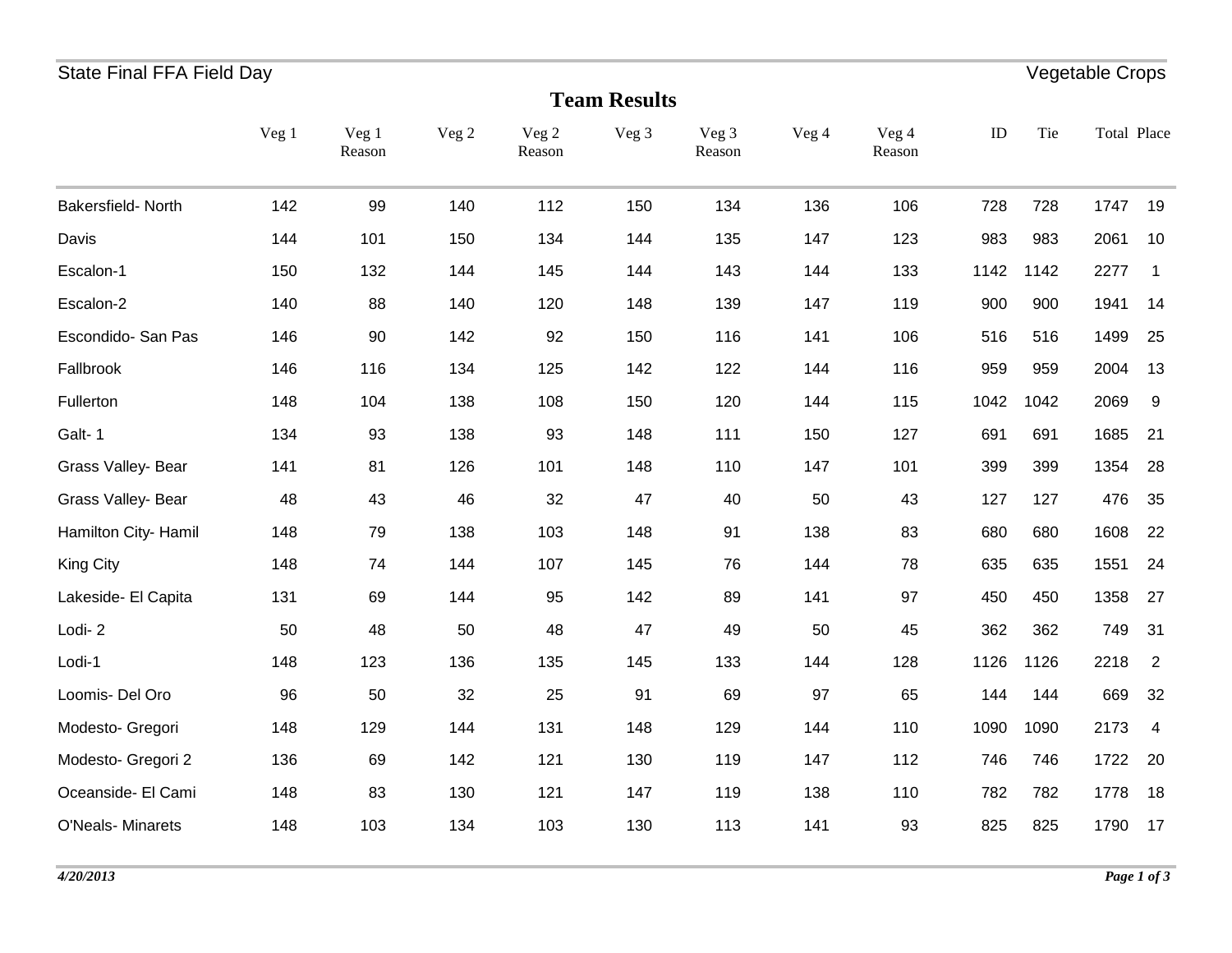## State Final FFA Field Day **Vegetable Crops**

| <b>Team Results</b>     |       |                 |       |                 |       |                 |       |                 |      |      |             |                |
|-------------------------|-------|-----------------|-------|-----------------|-------|-----------------|-------|-----------------|------|------|-------------|----------------|
|                         | Veg 1 | Veg 1<br>Reason | Veg 2 | Veg 2<br>Reason | Veg 3 | Veg 3<br>Reason | Veg 4 | Veg 4<br>Reason | ID   | Tie  | Total Place |                |
| Perris                  | 146   | 119             | 146   | 117             | 147   | 117             | 141   | 104             | 990  | 990  | 2027        | 11             |
| Porterville-2           | 140   | 65              | 142   | 74              | 126   | 82              | 144   | 80              | 151  | 151  | 1004        | 30             |
| Porterville-1           | 143   | 91              | 140   | 127             | 143   | 114             | 147   | 111             | 242  | 242  | 1258        | 29             |
| Riverside-Rubidoux      | 144   | 103             | 138   | 90              | 148   | 101             | 141   | 110             | 912  | 912  | 1887        | 16             |
| Romoland-Heritage       | 146   | 124             | 146   | 133             | 150   | 131             | 144   | 122             | 985  | 985  | 2081        | 8              |
| Salinas-1               | 146   | 124             | 142   | 135             | 150   | 125             | 147   | 119             | 1057 | 1057 | 2145        | 5              |
| Salinas-2               | 48    | 31              | 46    | 35              | 41    | 39              | 50    | 28              | 222  | 222  | 540         | 33             |
| San Marcos              | 144   | 115             | 142   | 123             | 148   | 134             | 144   | 133             | 1015 | 1015 | 2098        | $\overline{7}$ |
| Santa Maria-1           | 144   | 132             | 144   | 127             | 146   | 127             | 144   | 135             | 1096 | 1096 | 2195        | $\mathbf{3}$   |
| Santa maria-2           | 100   | 81              | 92    | 89              | 95    | 83              | 97    | 76              | 692  | 692  | 1405        | 26             |
| Santa Maria-Righet      | 146   | 90              | 138   | 105             | 116   | 102             | 135   | 100             | 676  | 676  | 1608        | 23             |
| Tulelake-1              | 146   | 91              | 138   | 133             | 139   | 127             | 147   | 122             | 1093 | 1093 | 2136        | 6              |
| Woodland-2              | 50    | 29              | 46    | 31              | 50    | 42              | 50    | 27              | 170  | 170  | 495         | 34             |
| <b>Woodland-Pioneer</b> | 146   | 123             | 142   | 123             | 148   | 136             | 141   | 124             | 941  | 941  | 2024        | 12             |
| Woodland-Pioneer        | 50    | 29              | 46    |                 | 50    |                 | 47    |                 | 234  | 234  | 456         | 36             |
| Woodland-1              | 142   | 103             | 142   | 116             | 145   | 109             | 144   | 100             | 897  | 897  | 1898        | 15             |